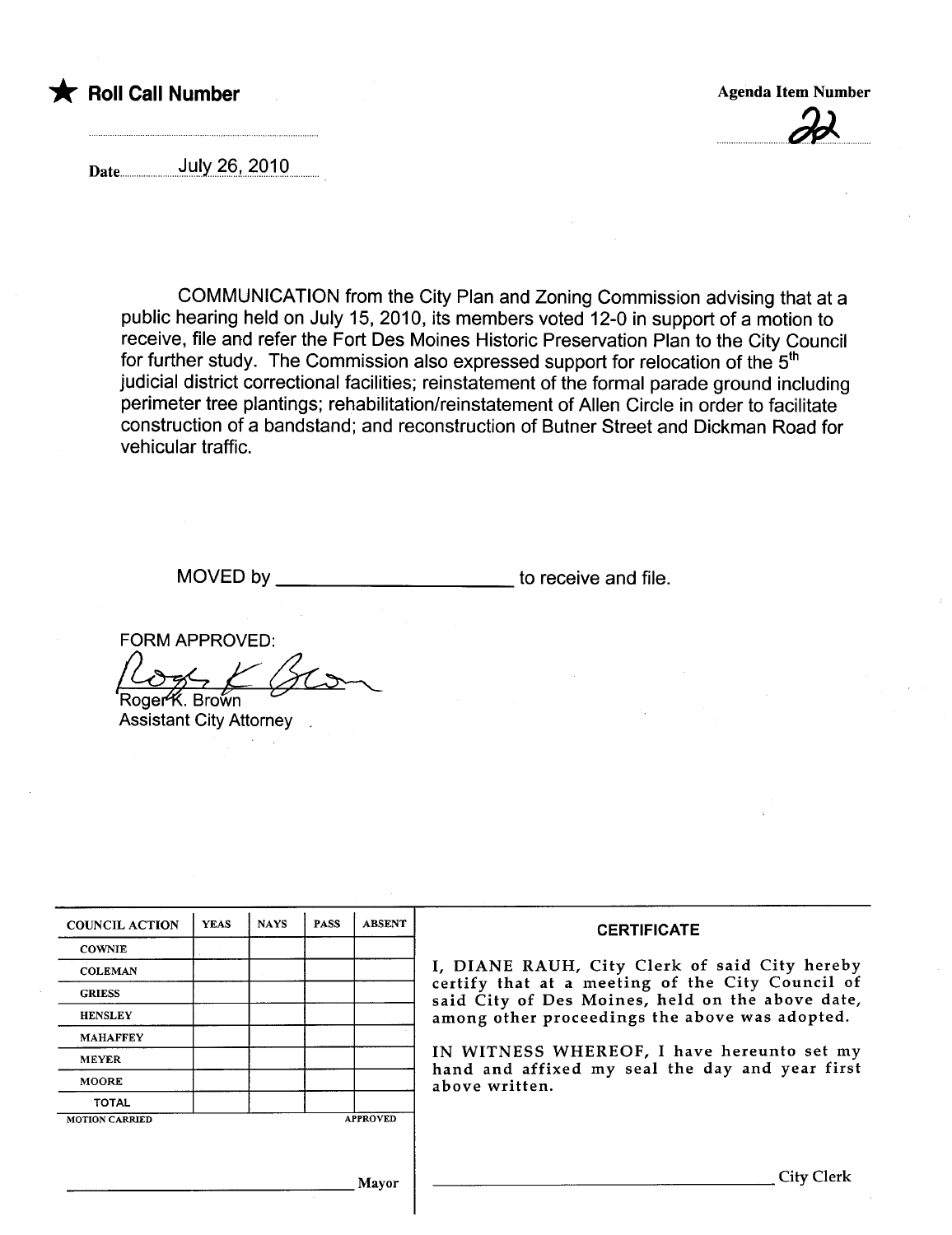|               | Date July 26, 2010 |
|---------------|--------------------|
| July 21, 2010 | Agenda Item 22     |

Roll Call #

Honorable Mayor and City Council City of Des Moines, Iowa

Communication from the City Plan and Zoning Commission advising that at their meeting held July 15, 2010, the following action was taken:

### COMMISSION RECOMMENDATION:

|                                                | After public hearing, the members voted 12-0 as follows: |     |             |      |        |  |  |  |
|------------------------------------------------|----------------------------------------------------------|-----|-------------|------|--------|--|--|--|
|                                                | <b>Commission Action:</b>                                | Yes | <b>Nays</b> | Pass | Absent |  |  |  |
|                                                | Leisha Barcus                                            | Χ   |             |      |        |  |  |  |
| CITY OF DES MOINES                             | JoAnne Corigliano                                        | Χ   |             |      |        |  |  |  |
|                                                | <b>Shirley Daniels</b>                                   | Χ   |             |      |        |  |  |  |
|                                                | <b>Jacqueline Easley</b>                                 | X   |             |      |        |  |  |  |
| <b>CITY PLAN AND ZONING COMMISSION</b>         | Dann Flaherty                                            | Χ   |             |      |        |  |  |  |
| ARMORY BUILDING<br>602 ROBERT D. RAY DRIVE     | <b>Joel Huston</b>                                       | Χ   |             |      |        |  |  |  |
| DES MOINES, IOWA 50309 –1881<br>(515) 283-4182 | Ted Irvine                                               | Χ   |             |      |        |  |  |  |
|                                                | Jeffrey Johannsen                                        |     |             | Χ    |        |  |  |  |
| ALL-AMERICA CITY<br>1949, 1976, 1981           | Greg Jones                                               |     |             | Χ    |        |  |  |  |
| 2003                                           | <b>Jim Martin</b>                                        | Χ   |             |      |        |  |  |  |
|                                                | <b>Brian Millard</b>                                     | Χ   |             |      |        |  |  |  |
|                                                | <b>William Page</b>                                      | Χ   |             |      |        |  |  |  |
|                                                | <b>Mike Simonson</b>                                     | Χ   |             |      |        |  |  |  |
|                                                | <b>Kent Sovern</b>                                       | Χ   |             |      |        |  |  |  |
|                                                |                                                          |     |             |      |        |  |  |  |

APPROVAL of a motion to receive file and refer the Fort Des Moines Historic Preservation Plan to the City Council for further study. The Commission also expressed support for relocation of the 5<sup>th</sup> judicial district correctional facilities; reinstatement of the formal parade ground including perimeter tree plantings; rehabilitation/reinstatement of Allen Circle in order to facilitate construction of a bandstand; and reconstruction of Butner Street and Dickman Road for vehicular traffic.

### STAFF RECOMMENDATION TO THE P&Z COMMISSION

Staff recommends that the Plan and Zoning Commission receive and file and refer the Fort Des Moines Historic Preservation Plan to the City Council for further study.

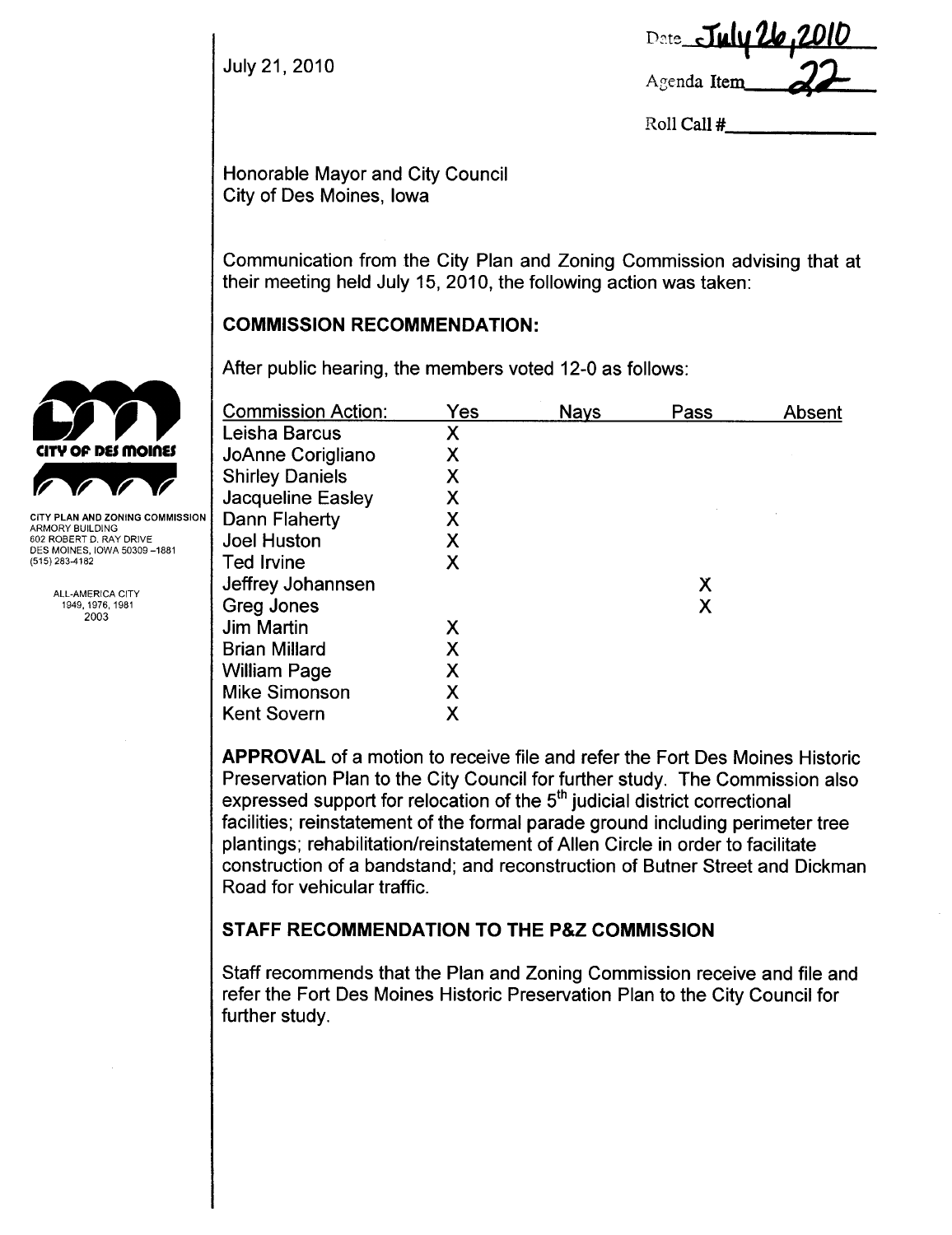# STAFF REPORT

# BACKGROUND

In 2009 the City contracted with Keffer/Overton Associates, Inc. and Genus Landscape Architects to prepare a Historic Preservation Plan for the Fort Des Moines National Landmark. This effort is an outcome of the SuperBlock Master Plan for the area bound by Army Post Road to the north, SE 14<sup>th</sup> Street to the east, County Line Road to the south and SW 9<sup>th</sup> Street to the west, which includes the Blank Park Zoo, the Blank Golf Course, Southridge Mall and the Fort.

Fort Des Moines is a valuable asset to the City as well as the Country for its significance in black history, women's history, and military history during World War I and World War II. It served as the Provisional Army Officer Training School, which marked both the U.S. Army's first recognition of its responsibility to train black officers and the establishment of a military tradition among African Americans. Fort Des Moines was also the birthplace of the Women's Auxiliary Army Corps (WAAC), later renamed the Women's Army Corps (WAC), during WWII. It was the first and largest such training center during the war, training over 72,000 women, including 3,069 officers--the first women officers in the Army at any leveL. Since WWIL the Army has disposed of major portions of the original 640 acre tract, reducing it to approximately 170 acres. Only 43 of the nearly 350 original buildings remain. The Historic Preservation Plan addresses 35 of those remaining buildings.

The consultant team was tasked with the following scope of work:

- 1. Review of existing assessments of historic significance of each building, features of the site, and cultural landscape with updates as needed;
- 2. Assessment of physical and structural condition and integrity of buildings, infrastructure, and features of the site;
- 3. Identification of preservation, rehabilitation, and mothballing efforts necessary;
- 4. Priority schedule of preservation and rehabilitation work;
- 5. Estimated cost of preservation and rehabilitation efforts;
- 6. Recommendations for adaptive reuse and connections among the features of the site; and
- 7. Recommendations for easements or other legal tools to ensure ongoing preservation.

# II. PLAN SUMMARY

A planning committee was formed to provide the consultants with guidance and input. The committee consisted of property owners, neighborhood representatives and city staff from the Parks and Recreation Department, the Community Development Department, the Office of Economic Development and the Engineering Department. A total of five committee meetings were held included a public input meeting.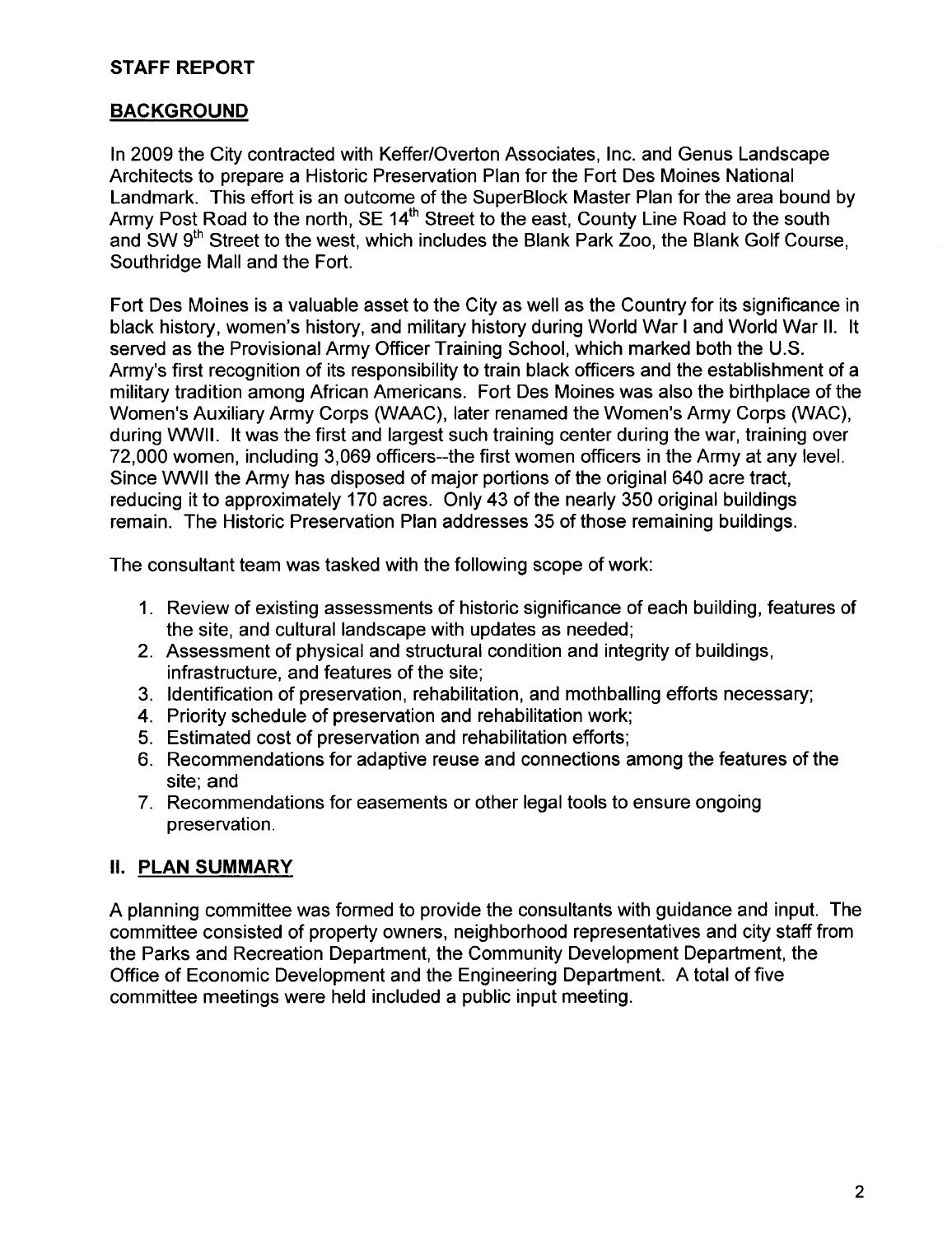The following is a summary of the recommendations identified in the plan. A copy of the Executive Summary is included in the Commission's packet. The entire 250 page plan is available on the City's website at

http://ww.dmgov.org/Departments/Parks/Pages/ About.aspx under the planning tab.

#### General recommendations resulting from this study include:

- Rehabilitation of Landscape and Buildings Rehabilitation allows for adaptive reuse of land and buildings to meet current needs, while preserving those portion or features which convey historical, cultural, or architectural values.
- Land Use Protection Areas The Consultant team identified three separate areas for the purpose of determining future land use and development opportunities. These include areas of 1) highest integrity, 2) moderate integrity, and 3) lowest integrity. A map on Page 3 of this report is included for your reference. The level of flexibility in terms of use and construction would vary from strict to lenient depending upon the degree of integrity.
- · Appropriate new uses Successful rehabilitation efforts for other historic forts across the country have relied on one or a small group of dedicated entities to lead the way. This could be college or business campuses, larger scale residential housing providers, and civic groups.
- · Design Guidelines Design guidelines would help to provide enforceable area guidelines for redevelopment that a developer could follow, which would be acceptable by the State Historic Preservation Office and the City, while also providing oversight to ensure appropriate redevelopment in the area.
- Marketing and Image A strong identity and marketing strategy will in part determine the ultimate success of rehabilitation efforts at Fort Des Moines. Joint marketing was a recommendation of the SuperBlock Master Plan and continues to be a recommendation of the Fort Des Moines National Historic Landmark Historic Preservation Plan.
- Fort Des Moines Cultural District An advisory committee should be set up to oversee development and programming of a Cultural District. The group would act as an advocacy association of stakeholders and could be extended to representatives of the State Historic Preservation Office, local officials, and area community members. The District would promote arts, entertainment, and a livework-play environment.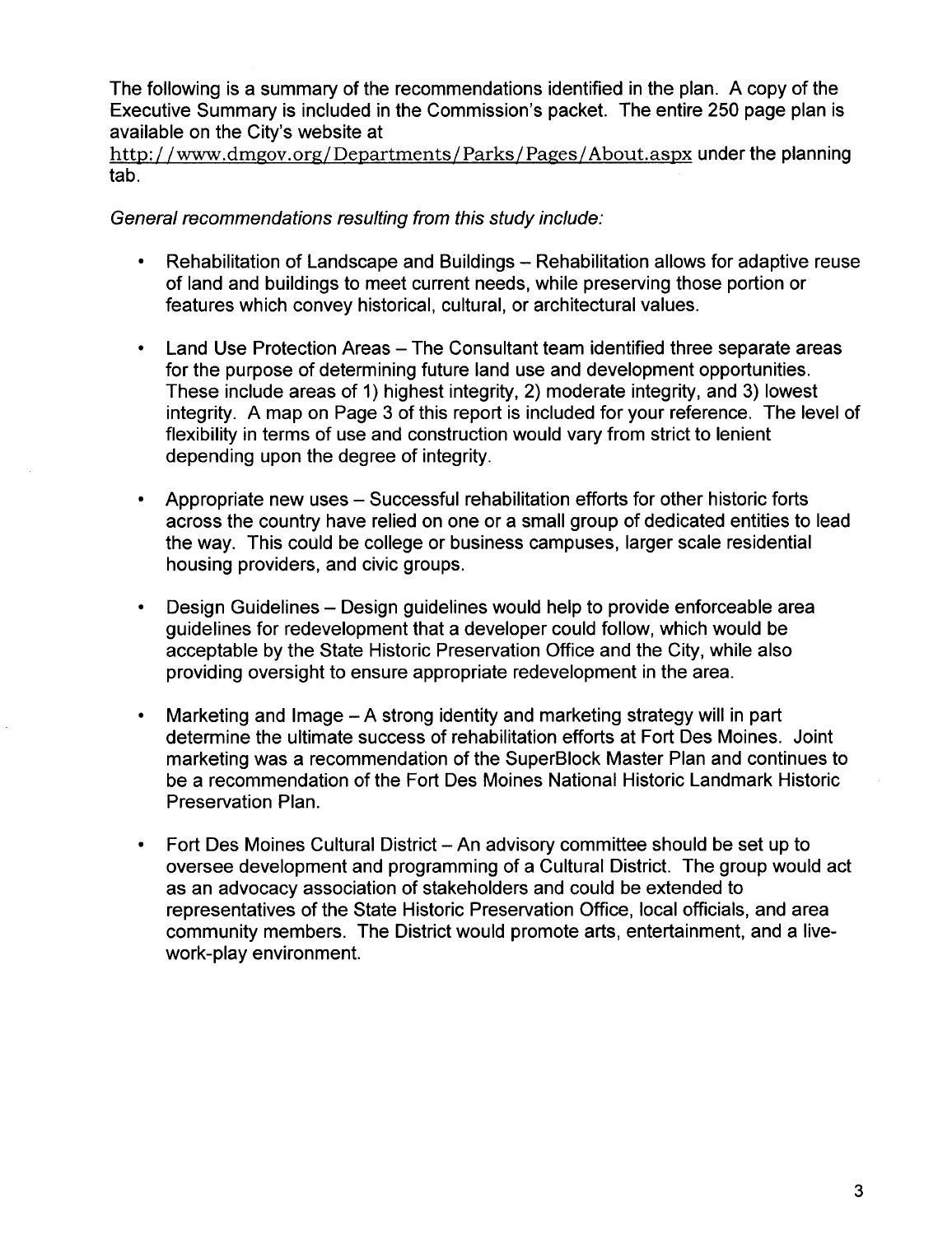

Land Use Protection Area Map

### Specific Recommendations for Buildings include:

- Building Treatments -- Rehabilitation options include mothballing, rehabilitation of the building envelope, complete rehabiltation, and new addition and exterior alternations. The Plan provides a cost estimate for each of these options for each building.
- · New Building Uses and Development Opportunities -- New uses and development can build constituency for the site. Possible new uses include conference space for hosting an event of up to 500 people or developing a campus environment. Other ideas include residential uses, small business incubators, studio spaces for artist or other community oriented spaces.

#### Specific Recommendations for the Cultural Landscape include:

· Circulation Patterns -- Maintain and enhance historic vehicular and pedestrian circulation patterns along with their linear viewsheds. This includes lighting, utilities, landscaping, fences, signage, and parking areas.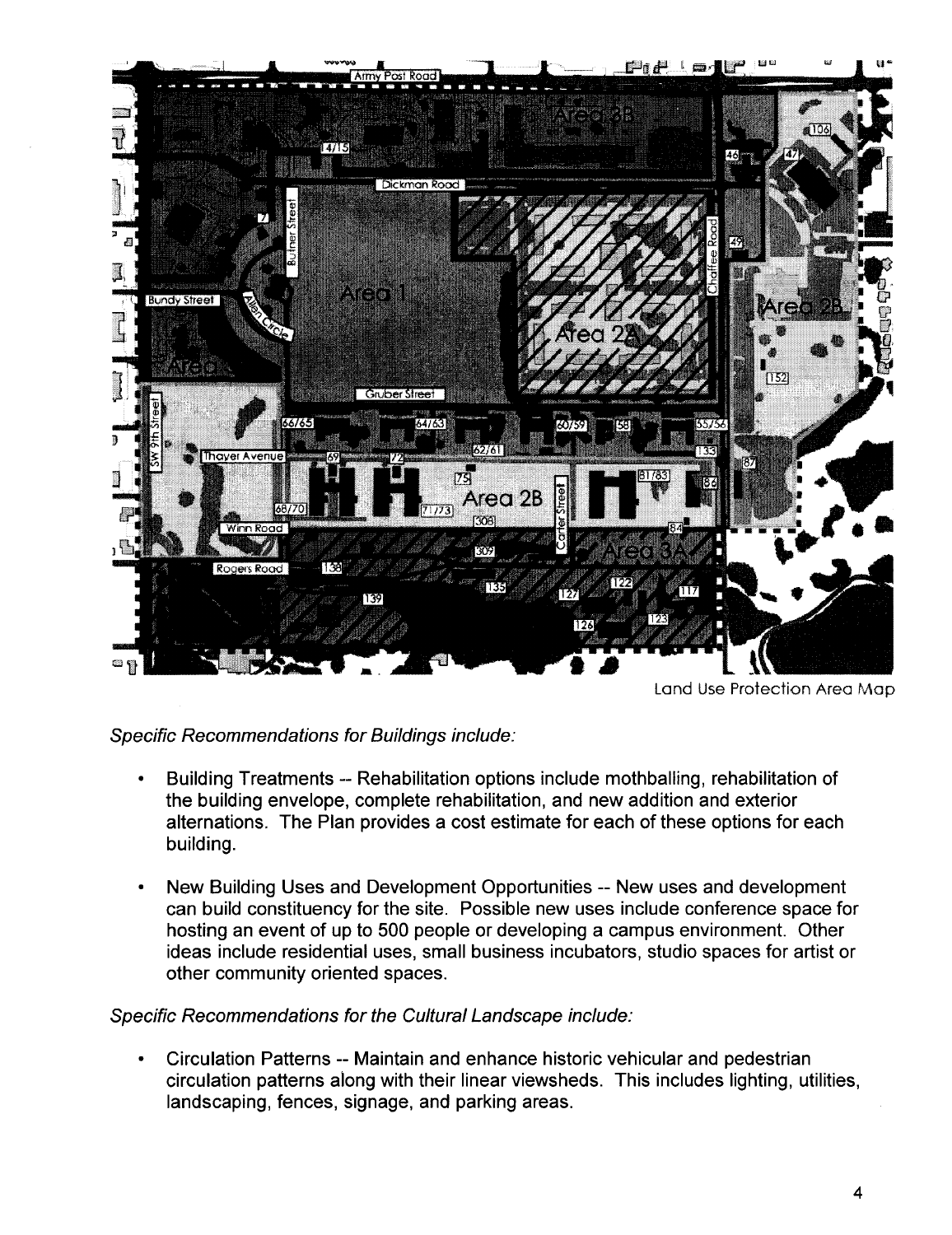- Large Scale Vegetation Patterns The Fort's landscape was historically characterized by a mixture of lush canopy tree-lined streets and manicured turf lawns, with pasture to the south and west. The Plan sets forth recommendations for street trees, utilities, lawns, foundation plantings.
- Stormwater Management Strategies Stormwater was historically managed in different ways throughout the fort grounds from curb and gutter roads with storm intakes on primary roads to open swale along secondary roads. The Plan sets forth recommendations for where curb and gutter or bio swales or other green management techniques could be used.
- · Small Scale Site Features These include outbuildings and structures such as sheds and garages, artillery guns, flag poles, fences and other non-habitable structures. The bandstand that was located along the Parade Grounds is recommended to be reconstructed.
- New Landscape Uses New uses of the landscape and open space include trail connections, low-impact sports fields, community gatherings, interpretive elements and signage, and removal of chain-link fences with barbed wire.

Through the building and landscape assessments, cost estimates, and recommendations of this Plan, the needs and priorities of the Fort have been identified. This assists the City and other property owners to move forward with economic development and planning tools to implement the Plan's recommendations.

### SUMMARY OF DISCUSSION

Erik Lundv presented staff report and recommendation.

JoAnne Coriqliano offered a friendly amendment to reinstate the parade ground by replanting trees and rehabbing Allen Circle in order to construct the bandstand.

#### CHAIRPERSON OPENED THE PUBLIC HEARING

There was no one to speak in favor or in opposition of applicant's request.

#### CHAIRPERSON CLOSED THE PUBLIC HEARING

Will Paqe also offered a friendly amendment to ask if the Council would study the intersection of Butner Street and Dickman Road to restore this area for people to drive around.